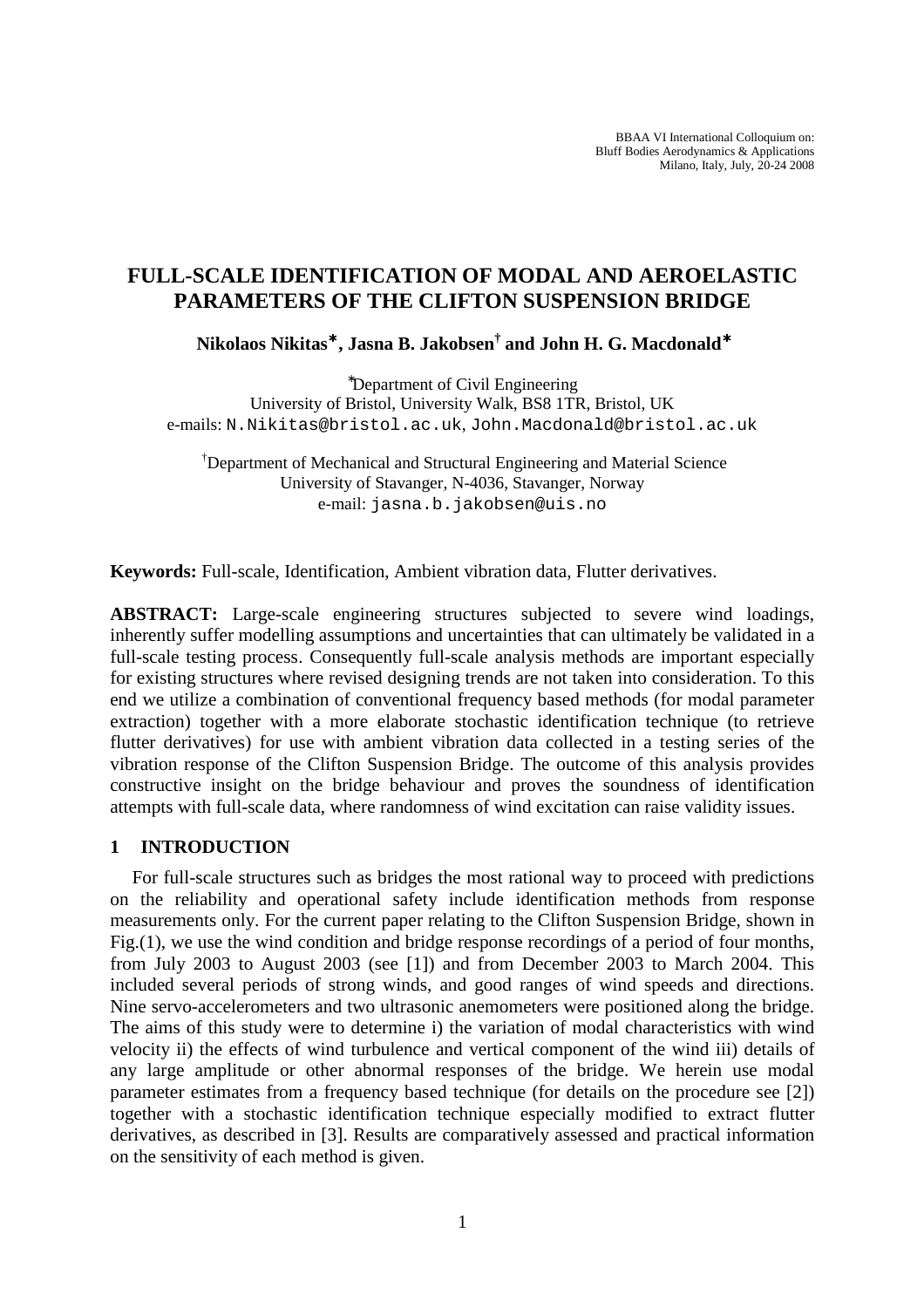## **2 WIND CHARACTERISTICS**

The stronger winds occurred along the gorge, presumably due to funnelling of the wind. The maximum 1hour average wind speed recorded, averaged between the two anemometers, was 15.3m/sec. There was a strong dependence of the wind turbulence intensity on wind direction and a weaker one of turbulence on wind speed. Wind spectra appeared as typical 1/*f* noise with a power exponent -5/3, a value consistent with any robust turbulence model.



Figure 1. Picture of Clifton Suspension bridge.

## **3 MODAL PARAMETERS**

Modal parameters were calculated from the acceleration Power Spectral Densities (PSDs) using the Iterative Windowed Curve-fitting Method [4], specifically developed for the analysis of ambient vibration data since it allows for any specified loading spectrum. Measurements were only taken on the suspended bridge deck, but all modes inevitably involve vibrations of other parts of the structure, particularly the chains. Analysis was performed for frequencies up to 3Hz with twelve vertical, eleven torsional and four lateral modes being identified in this range.

The most interesting finding comprises of the close first pairs of vertical and torsional modes which seem to couple in a potentially incipient flutter motion. In Fig.2 response was filtered to



Figure 2: PSDs of filtered data for first vertical and torsional modes. The coupling action is evident in the vertical PSD for a wind speed of around 16m/sec.

only include motion of the first two modes and the peak in the vertical PSD just over the torsional frequency is a strong evidence of a coupling action. It is also worth noting that the next pair of modes showed an equal tendency for coupling action due to the close shape relevance and the close to unity frequency ratio.

## **4 FLUTTER DERIVATIVES**

According to the semi-empirical Selberg [5] equation for flat panels: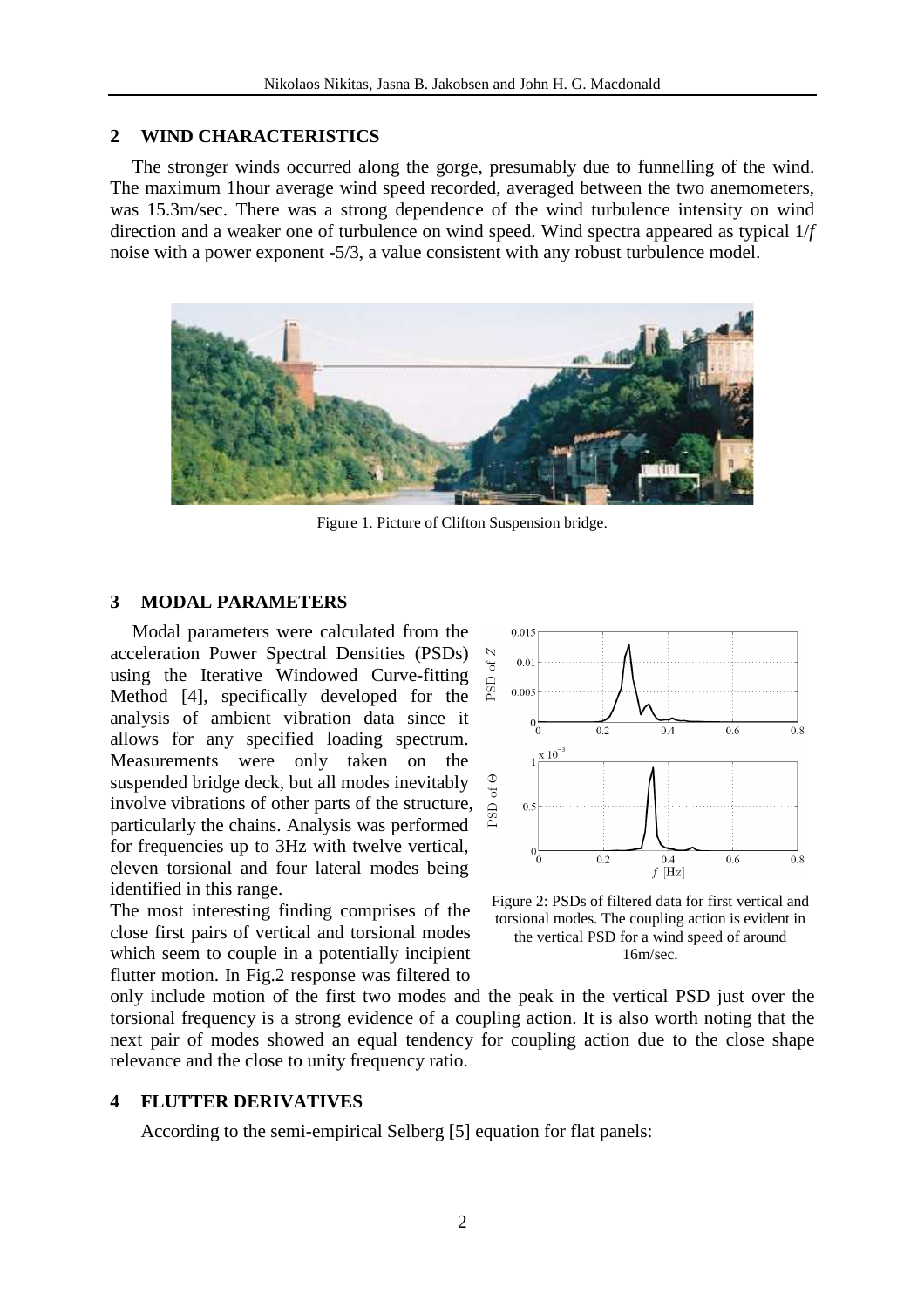$$
\frac{U_{\rm F}}{f_{\theta 0}B} = C \sqrt{\frac{r_{\rm g}m}{\rho B^3} [1 - (\frac{f_{z0}}{f_{\theta 0}})^2]} \bigg|_{\theta 0}^{1}
$$
 (1)

the flutter onset speed is estimated around 15m/sec due to the close neighbourhood of coherent vertical and torsional modes. Such an estimation is threatening for the structural integrity of the historic bridge since it is within the operational range of wind speeds sustained in the area.

For evaluating the flutter behaviour we adopt the classical 2D formulation of Scanlan and Tomko [6] where aeroelastic forces are taken as a linear combination of the modal displacements and velocities appropriately multiplied with the flutter derivatives. Further we take on the preposition of small damping, thus setting the flutter derivatives to be only functions of the reduced velocity. Consequently we can assemble a state space formulation of the problem and use the Covariance Block Hankel Matrix Method initially applied by Hoen et al. [7] for modal identification of offshore platforms and later modified by Jakobsen [3] to be used in the estimation of flutter derivatives, to obtain approximations of the evolution of flutter attributes. The method is founded on the decomposition of a Hankel matrix built up by covariance estimates and assumes a white noise loading to recover the random loading process of wind excitation. Appropriate filtering can be used to reduce artefacts deduced by the colouring of the real wind spectra.

For the current treatise deviations of flutter derivatives from the expected zero values for no wind conditions (see Fig.(3)) should be attributed mainly to lack of precise estimates of structural damping and stiffness and to the distorting action of traffic on the response for low wind speeds. A sensitivity analysis on the measured wind characteristics, such as the turbulence and the mean wind direction, proved not to impose any considerable effect on the outcome. From the results there is clear evidence that the bridge is not susceptible to a so called "damping-driven flutter" (for definition of the term see Ref.[8]), which was the actual reason for the famous Tacoma Narrows Bridge collapse. In any case the wind speeds sustained during the testing period (maximum of 16m/sec) seems not to be critical for the bridge and for any additional quantitative considerations data inclusive of higher wind speeds should be considered.

#### **5 CONCLUSIONS**

Observed full-scale response of the Clifton Suspension Bridge was analyzed and flutter derivatives were extracted using an elaborate stochastic identification method. Results were key for further understanding the bridge behaviour but what should be even more decisive out of this analysis is the evidence that ambient vibration identification techniques can yield sensible results for real-scaled structures although such a task may seem formidable. The Covariance Block Hankel Matrix Method was tested for a range of different record and Hankel matrix lengths. Thus it allowed a valuable insight, which can be used in further assessments of monitoring potentially problematic large engineering structures.

#### **AKNOWLEDGEMENTS**

 $\overline{a}$ 

The authors gratefully acknowledge the support of the Clifton Suspension Bridge Trust for the site tests and the support of the EPSRC for the analysis under J.H.G. Macdonald's Advanced Research Fellowship and associated grant.

<sup>&</sup>lt;sup>1</sup>  $U_F$ = flutter speed, *B*= deck width,  $r_g$ = radius of gyration, *m*= deck mass per unit length, *C*= constant depending on the mode shape similarity,  $\rho = \text{air density}, f_{z0}$  and  $f_{\theta0} = \text{still air vertical and torsional frequencies.}$